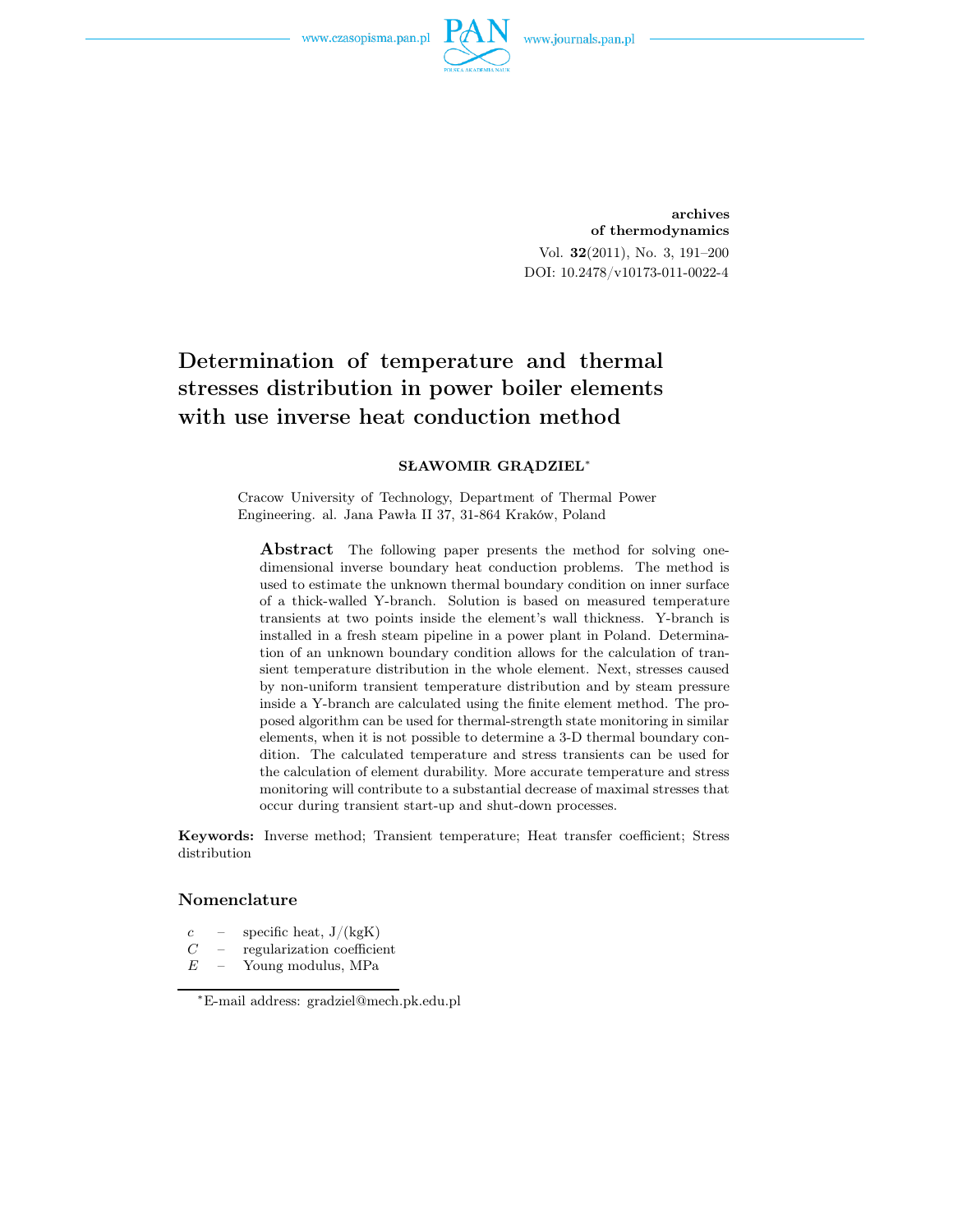

192 S. Grądziel

 $F$  – additional time steps measured temperature,  $\rm{^{\circ}C}$  or K h – heat transfer coefficient,  $W/m^2K$  $k$  – thermal conductivity,  $W/mK$  $k_2$  – number of future steps in elementary time interval M – number of temperature measurement locations  $r =$  radius, m r*<sup>o</sup>* – outer radius, m  $r_j$  – coordinate of the temperature measurement point  $S$  – sum being minimized,  $K^2$ sum being minimized,  $\mathbf{K}^2$  $t = \text{time, s}$ <br>  $T = \text{temperature, s}$ temperature, <sup>o</sup>C or K  $T_{\infty}$  – fluid temperature, °C or K<br>  $T_0$  – initial temperature, °C or l initial temperature,  $\rm{^{\circ}C}$  or K  $w_j$  – *j*-th weight coefficient,  $w_j \geq 0$ 

#### Greek symbols

 $\rho$  – density, kg/m<sup>3</sup>

```
\Delta t = \text{time step, s}
```
### 1 Introduction

High thermal stresses occur in thick-walled pressure elements of power units during transient operations such as for example start-ups and shut-downs. These stresses limit heating and cooling rates of temperature changes in power block elements.

Many manufactures of power block devices apply indirect thermal stress measurement method, which is based on measured temperature difference between a point located close to the inner surface and a point in the middle of a wall thickness [2,3]. These thermoelements should display the inner surface temperature and average temperature within the wall thickness of an element. Such algorithm has many flaws, such as high temperature measurement errors at inner points caused by a big contact resistance. Due to the fact that there is a considerable distance between the thermoelement and the inner surface, the inner surface temperature measurement is inaccurate, especially during high temperature changes of the medium [9].

This paper presents the method, which solves one-dimensional inverse heat conduction problems. If an inverse one-dimensional heat conduction problem occurs in the element, it is sufficient to only measure temperature at one point, located either inside the element or on the element surface. Proposed method is used for determining unknown heat transfer coefficient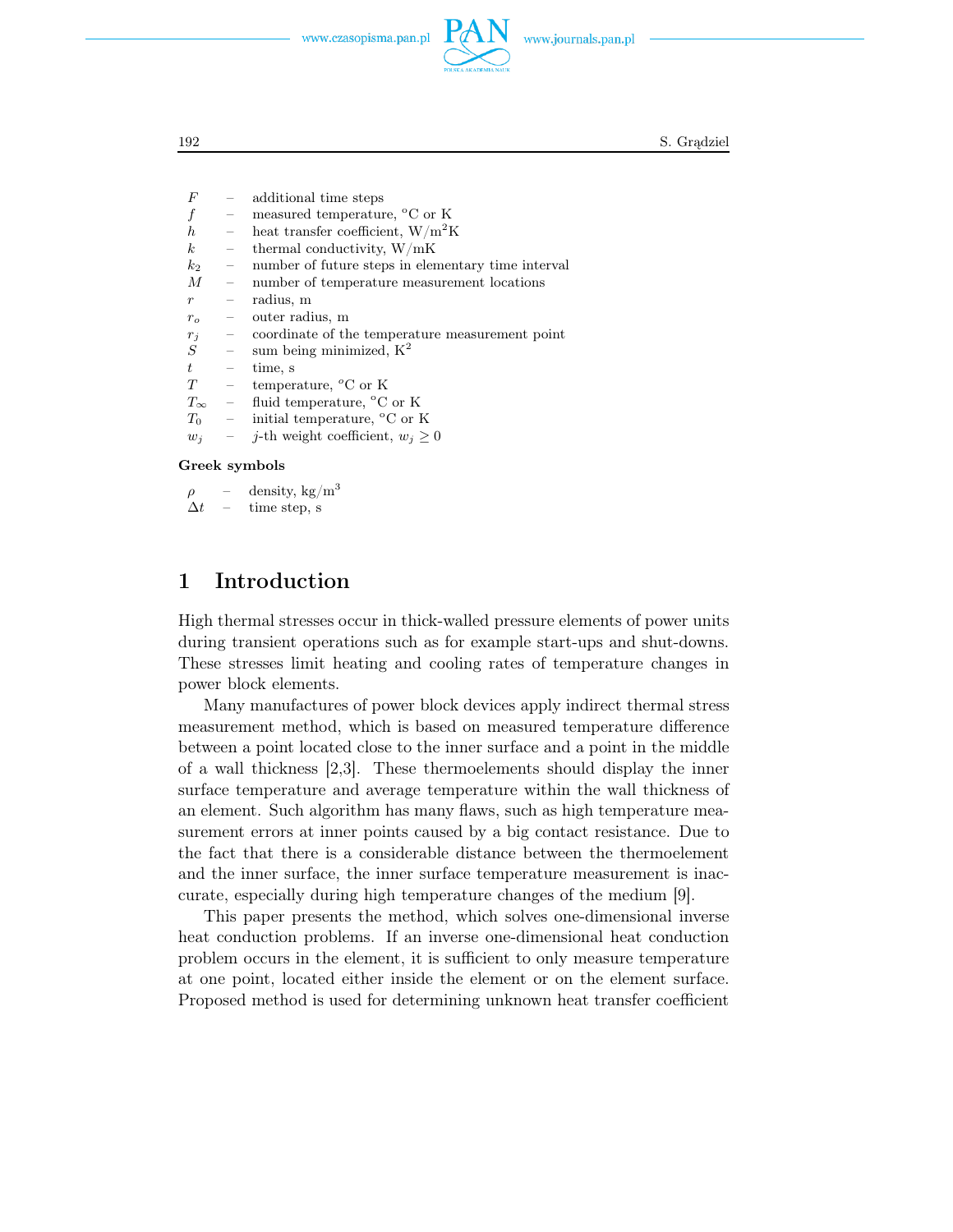Determination of temperature and thermal stresses distribution in power. . . 193

on the inner surface of a Y-branch spherical part. This is where the heat conduction is assumed to be one-dimensional. Next, calculated heat transfer coefficient transient is assumed to occur within the whole inner surface of the Y-branch. It is necessary to make this estimation, because it is still not possible to solve a 3-D inverse heat conduction problem in a complex geometry as the Y-branch. Next, finite element method is used to calculate thermal stresses and stresses caused by other loads such as internal pressure. The presented method can be applied to monitoring systems that work in conventional as well as in nuclear power plants.

## 2 Description of the method

Temperature distribution in a spherical wall is described by the heat conduction equation:

$$
\frac{1}{r^2} \frac{\partial}{\partial r} \left[ r^2 k(T) \frac{\partial T}{\partial r} \right] = \rho(T) c(T) \frac{\partial T}{\partial t} , \qquad (1)
$$

the boundary condition on the outer surface:

$$
\left[k(T)\frac{\partial T}{\partial r}\right]\bigg|_{r=r_o} = 0\tag{2}
$$

and the initial condition:

$$
T(r,0) = T_0.
$$
\n<sup>(3)</sup>

The temperature histories are known from the measurements at M locations inside the component:

$$
T(r,t)|_{r=r_j} = f_j(t), \text{ for } j = 1,...,M.
$$
 (4)

However, the heat transfer coefficient on the inner surface of the body is unknown, and it can depend on time and temperature of the inner surface. In order to determine this coefficient it is necessary to measure the fluid temperature  $T_{\infty}(t)$ .

The heat transfer coefficient will be calculated sequentially. In order to eliminate the influence of the random measurement errors,  $F$  additional time steps called the future time steps were taken for analysis [1,4-8]. Knowing the temperature distribution in the component wall, the heat transfer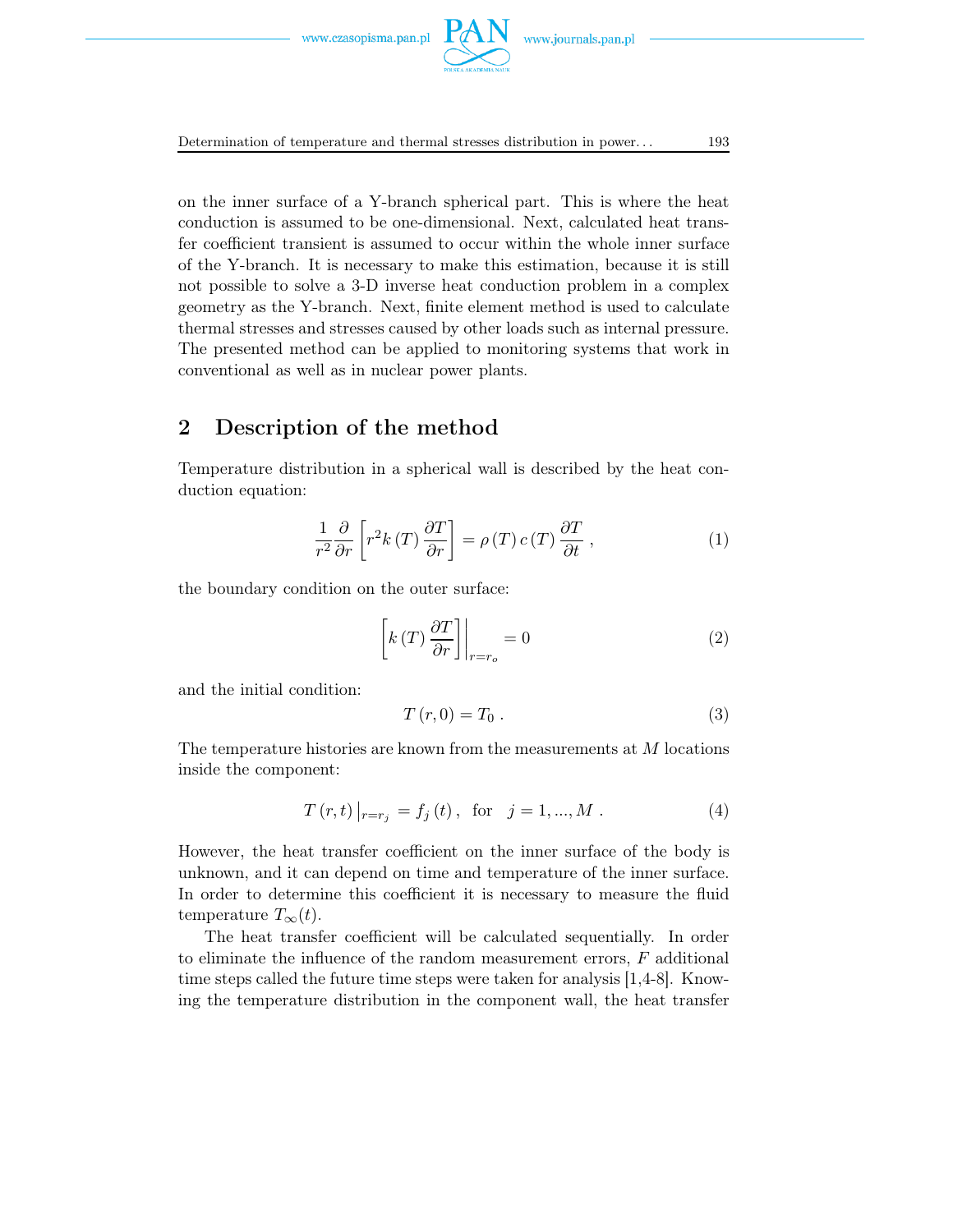www.journals.pan.pl



194 S. Grądziel

coefficient can be calculated using the condition of square sums of calculated and measured temperature deviations in the same points being minimal:

$$
S[h(t_F)] = \sum_{i=1}^{k_2 + F} \sum_{j=1}^{M} w_j \left[ T(r_j, t_i) - \frac{F(t_F - (k_2 + F)\Delta t)}{(k_2 + F)\Delta t} \right]^2 \to \min .
$$
 (5)

The second part of the formula Eq. (4) is a regularization factor of the first order and is the approximation of the square of the first derivative  $(dh/dt)^2$ . In order to determine heat transfer coefficient at which the sum Eq. (4) is minimal, the golden section method was applied. In order to achieve high accuracy of the results, apart from the above mentioned future time steps and regularization, the local polynomial approximation of the measured time histories was applied.

The temperature distribution in the component wall was calculated using the method of lines, accounting for the temperature-dependent thermophysical material properties of the material:  $c, \rho, k$ . The wall was divided into twelve control volumes. The temperature changes in 13 nodes are described by the system of 13 ordinary differential equations of the first order, obtained from the Eq. (1) after applying the method of lines. The system of ordinary differential equations was solved using the Runge-Kutta method.

## 3 Y-branch monitoring

Presented method can be applied in practice to the on-line temperature and stress distribution monitoring in construction elements of power boilers. An analysis of temperature and stress field is presented for the Y-branch during its operation. Its geometry and material properties, as the functions of temperature, are presented in Figs. 1 and 2. Y-branch is insulated on the outer surface, while its inner surface is in contact with steam. Temperature and stress distribution in the whole element depends on steam temperature, steam pressure and the value of heat transfer coefficient. The first two transients are measured, while the third is determined on the basis of temperature measurement points, which were installed throughout the Y-branch wall thickness. The locations of thermocouples are presented in Fig. 1. Point P1 is located 5 mm from the inner surface, while point P2 is installed in the middle of the wall thickness. All measured values are shown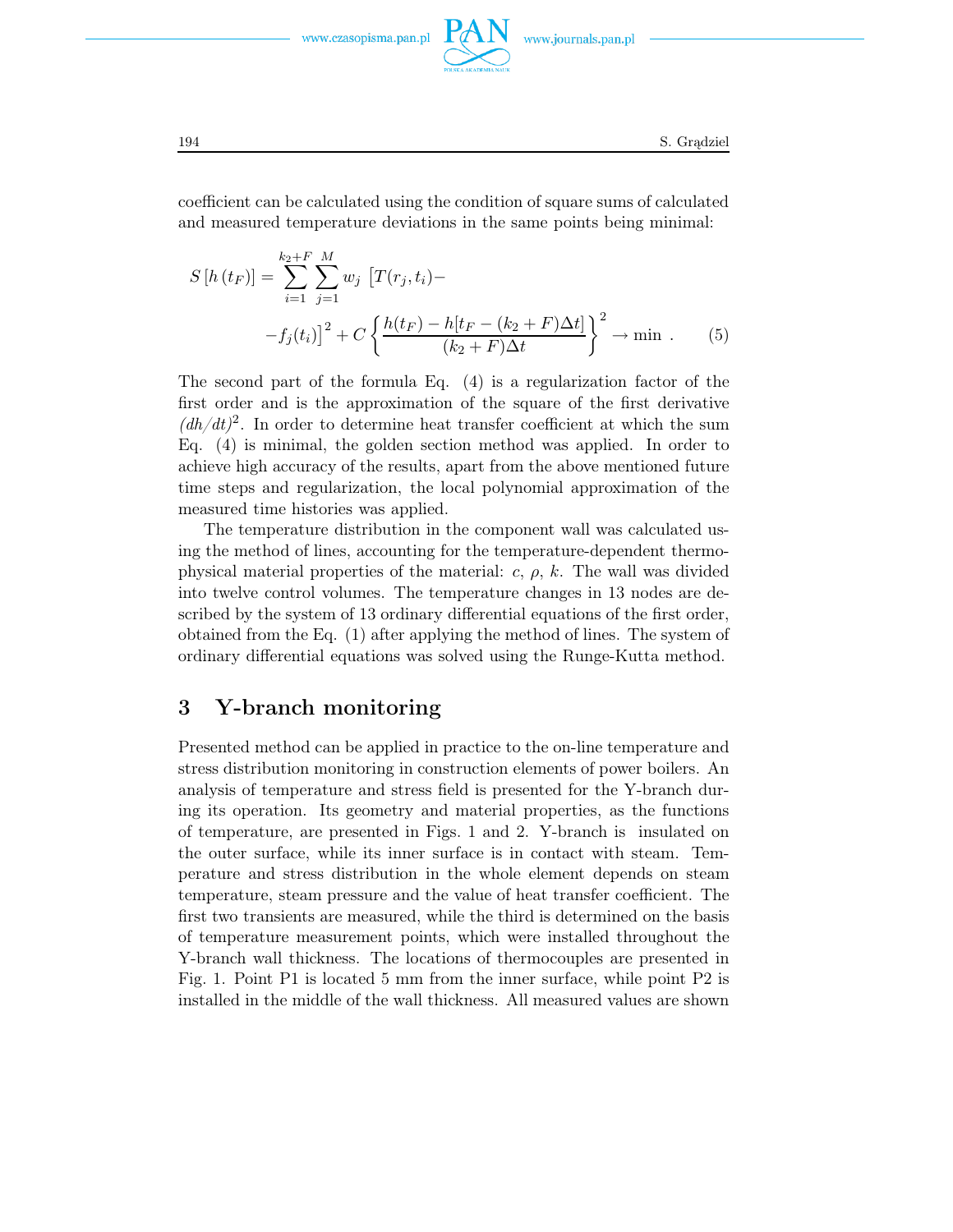

Determination of temperature and thermal stresses distribution in power...  $195$ 



Figure 1. Y-branch geometry.

in Fig. 3. Knowing the heat transfer coefficient, determined by solving the inverse problem, the temperature and heat stress distribution on the Y-branch has been calculated, with the use of the Ansys application. The identified pressure run within the element was also used for the calculations (Fig. 3). Figure 5 shows the division of the Y-branch into finite elements, together with the specification of points, in which the thermocouples have been installed (points P1 and P2). Figures 6a and 6b show the comparison of temperatures measured and those calculated with the use of the ANSYS application in points P1 and P2, respectively. By analysing Fig. 6, one can notice a very high compatibility between the determined and the measured temperatures. Figures 7 and 8 show the calculated temperatures and reduced stresses within this elements, for time  $T = 22000$  s.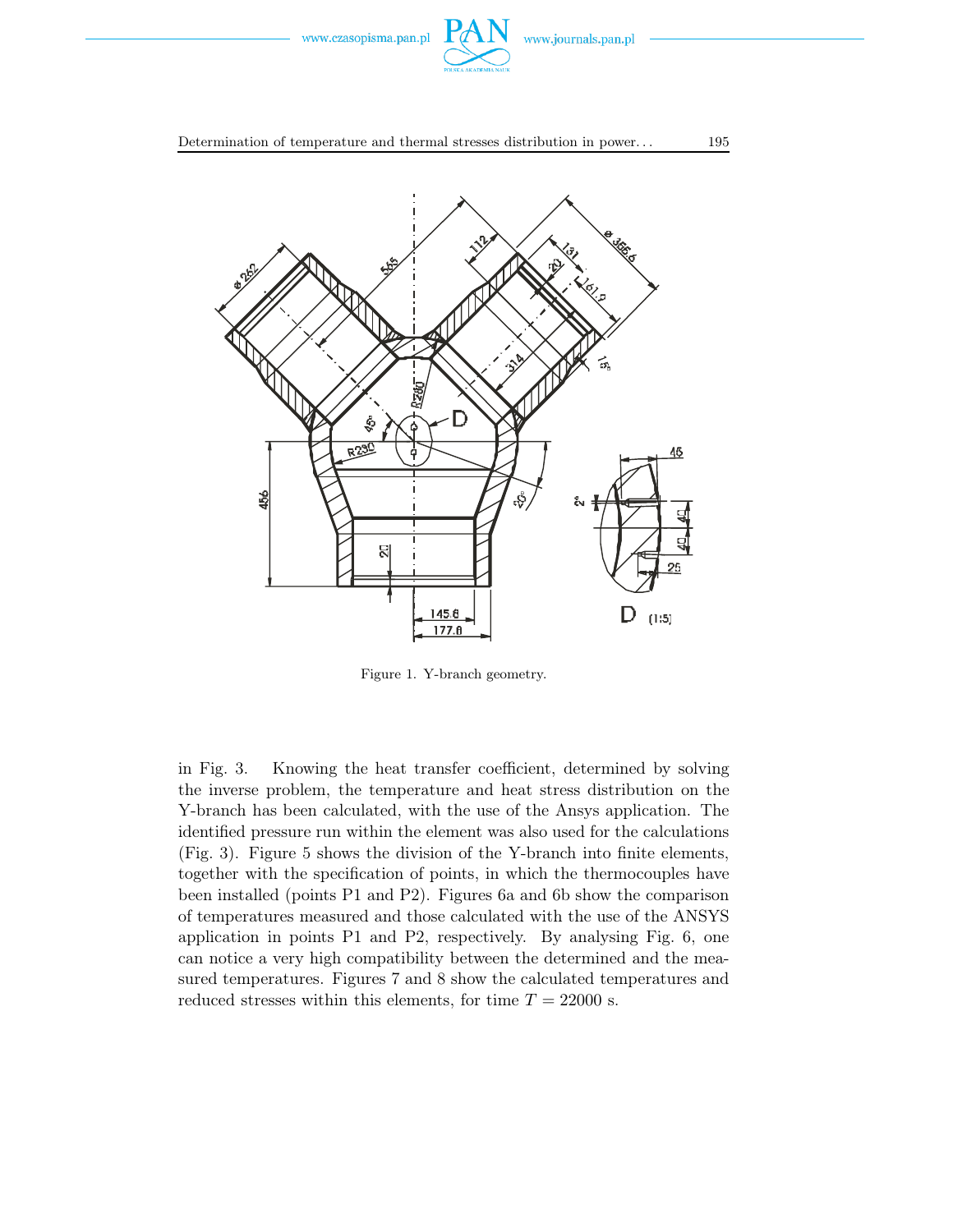



Figure 2. Thermal and mechanical properties of steel P91.



Figure 3. Measured data: steam temperature, temperature at point P1, temperature at point P2 and steam pressure.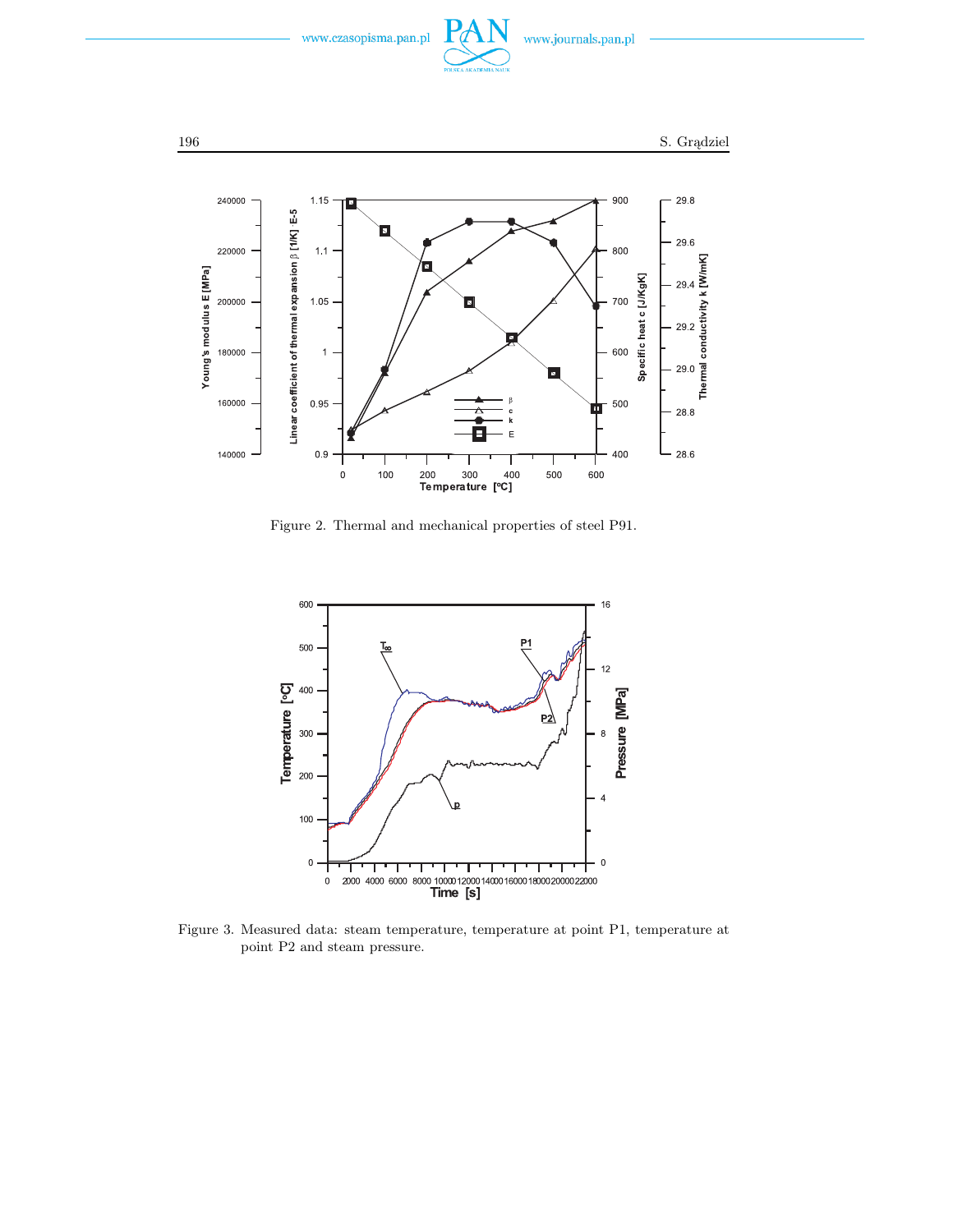

#### Determination of temperature and thermal stresses distribution in power. . . 197



Figure 4. Calculated heat transfer coefficient.



Figure 5. Finite element mesh of Y-branch and chosen points for evaluation of temperature transients.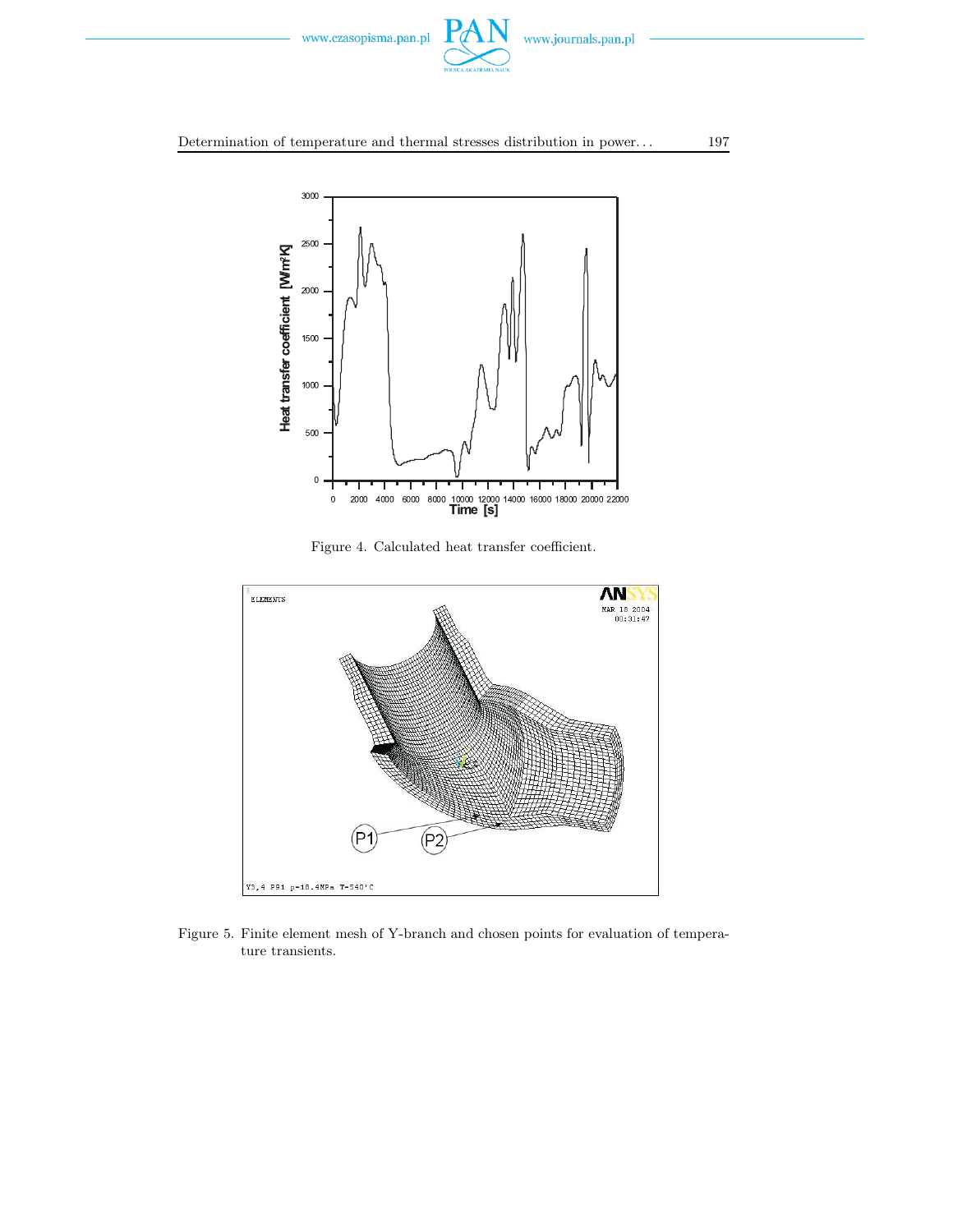





Figure 6. Comparison temperature transient measured and calculated: a) at point P1 (is located 5 mm from the inner surface), b) at point P2 (is located in the middle of the wall thickness).

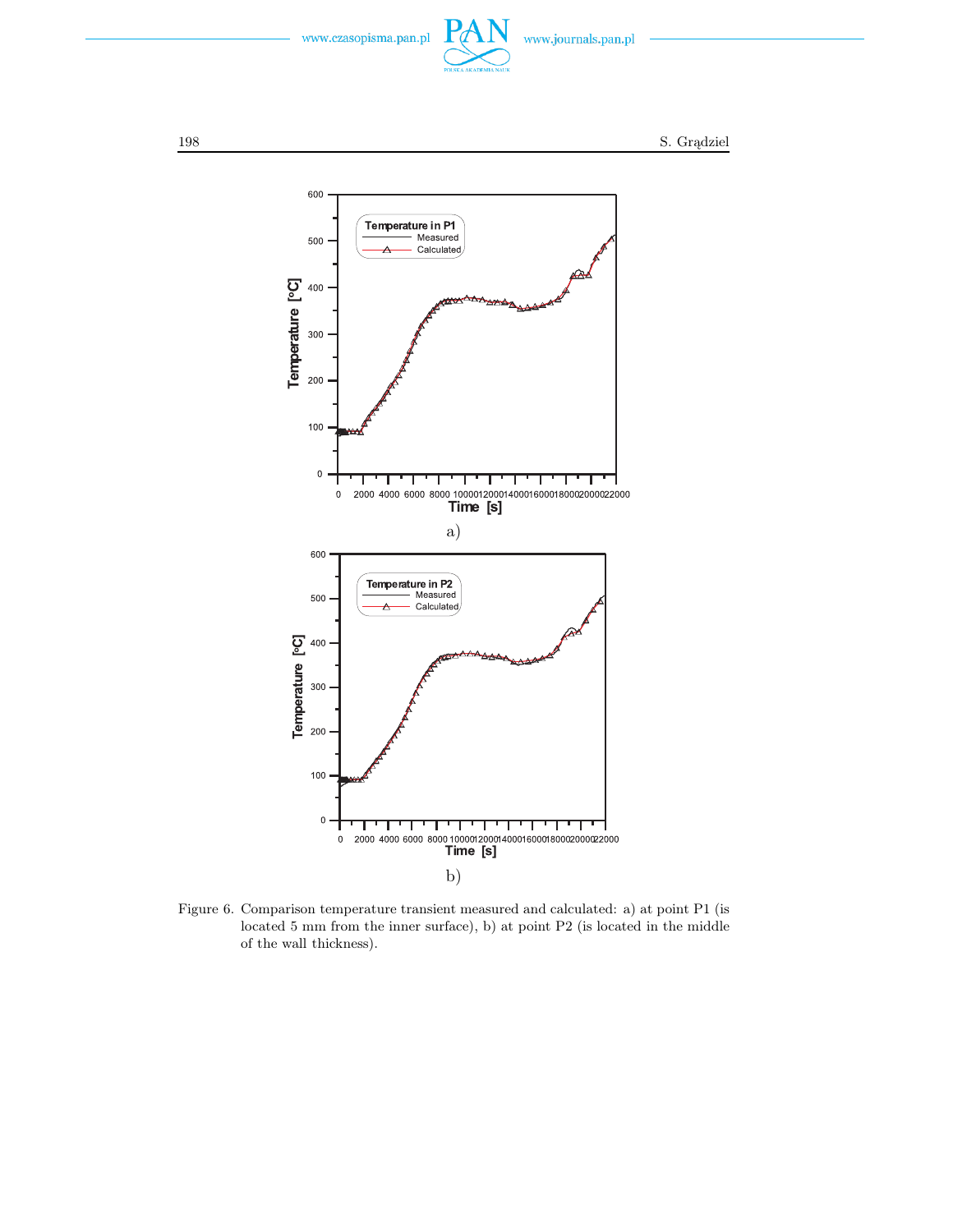

Determination of temperature and thermal stresses distribution in power. . . 199



Figure 7. Temperature distribution in  $\mathrm{^{\circ}C}$  at time 22000 s.



Figure 8. Stress distribution in MPa at time 22000 s.

# 4 Conclusions

The numerical method of determining the space-time temperature domain distribution within the spherical element, on the basis of measuring temperature in two pints located within the element presented in this paper can be used for both the simple shaped elements and the elements charac-